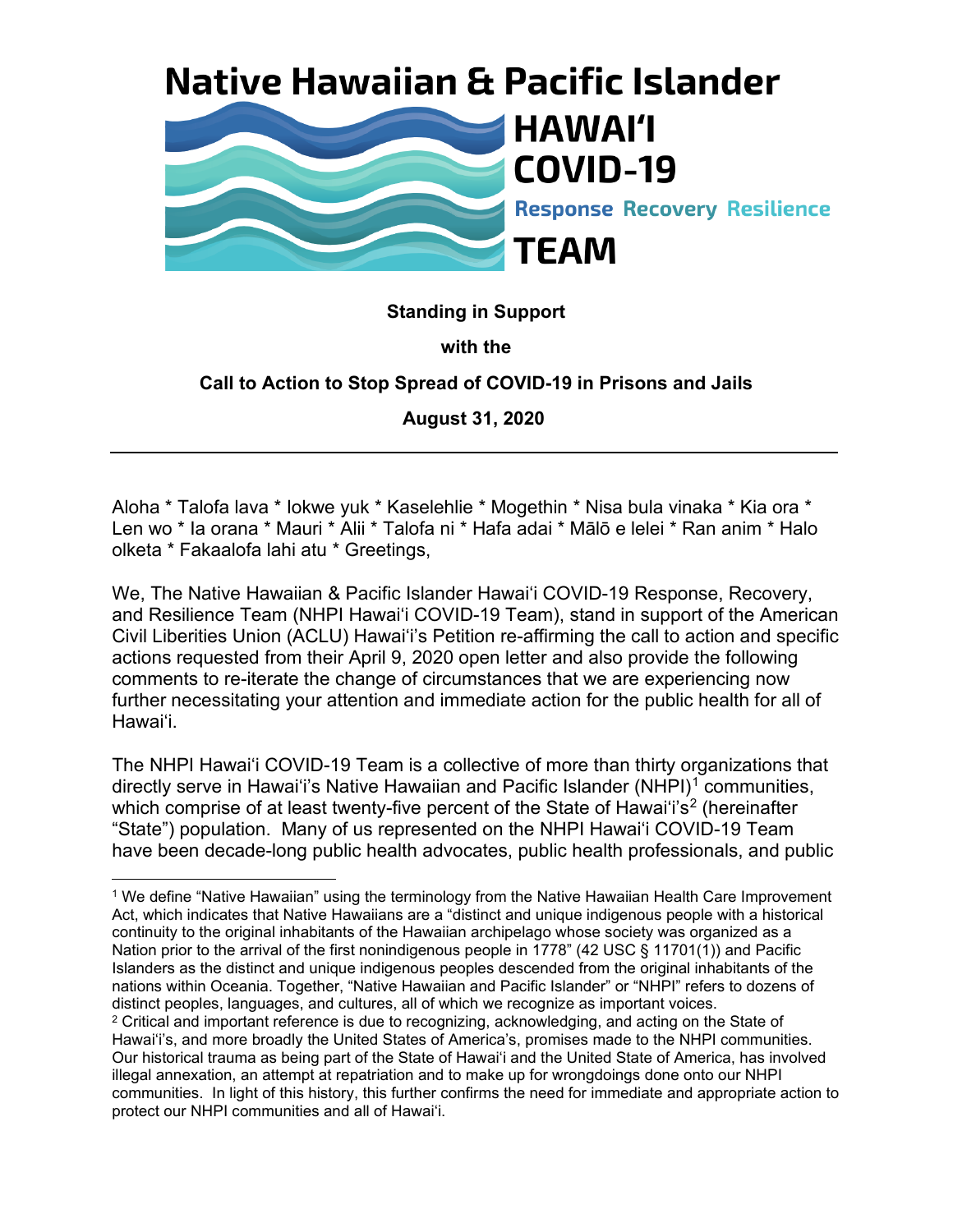health researchers. For several months, team stakeholders have identified priorities around COVID-19 related policies, issues and activities within the State and counties. NHPI have seen the greatest combined numbers of positive cases in the State, we must be equitably represented and engaged in generating solutions to ensure the social determinants of health<sup>[3](#page-1-0)</sup> are an ongoing priority for the State and all counties. As President Obama recently said, "in all of us there is a longing to do what's right, that in all of us there is a willingness to love all people, and to extend to them their God-given rights to dignity and respect."[4](#page-1-1) Ultimately, this is simply what we're asking for: basic human rights and equitable treatment for all.

The Policy Committee of the NHPI Hawaiʻi COVID-19 Team submits this statement in strong support of Ekolu Mea Nui, Papa Ola Lōkahi, Lawyers for Equal Justice**,** Medical-Legal Partnership**,** and the Office of Hawaiian Affairs who are working hard to call public attention to take action take action to stop COVID-19 in prisons and jails. Our team recognizes that many coalitions and organizations in Hawai'i and across the United States have similar concerns and calls to action in order to protect communities. We stand in solidarity with Black, Indigenous and other People of Color experiencing disproportionate impact to COVID-19 and mass incarceration.

In an April 9, 2020 open letter<sup>[5](#page-1-2)</sup> (hereinafter "the open letter") to Governor David Ige, Attorney General Claire Connors, Honorable County Prosecutors, and Public Safety Director Nolan Espinda, our team offers its support. Centering our Native Hawaiian and Pacific Islander communities in which we serve, yet another common thread in which we share involves voyaging. Just as the ʻōlelo noʻeau, "Na ka makani ʻino e ulu aʻe ka holo kikī o Hōkūleʻa" describes, Hōkūleʻa sails swiftly in stormy winds. Similarly, the open letter describes the contentious conditions in which "... we understand the alarming politics of releasing people from our prisons and jails. We know. But now is not the time to lead with fear, when our actions can save the people we all care about. No one deserves to die because they are kept in crowded, unhygienic dorms or cells. Releasing our families and friends from incarceration, including those who are elderly, medically vulnerable, and are serving time because of an inability to afford cash bail - is the right thing to do. It's the medically necessary thing to do." Most importantly, we call on you to rise to the occassion despite these uncertain times, and dare to act to ensure the safety of us all.

Unlike where we were on April 9, 2020, a time when action was requested to prevent the inevitable COVID-19 spread, we write this letter today when Hawaiʻi has been averaging over 230 new COVID-19 cases per day<sup>6</sup>, and we have not seen less than 50

<span id="page-1-0"></span><sup>&</sup>lt;sup>3</sup> Hawai'i Revised Statutes § 226-20. State of Hawai'i. Available at <br>https://www.capitol.hawaii.gov/hrscurrent/Vol04 Ch0201-0257/HRS0226/HRS 0226-0020.htm <sup>4</sup>"The March is Not Over" (July 30, 2020). Vox. [https://www.vox.com/2020/7/30/21348062/john](https://www.vox.com/2020/7/30/21348062/john-lewis-funeral-barack-obama-eulogy)-lewis[funeral-barack-obama-eulogy](https://www.vox.com/2020/7/30/21348062/john-lewis-funeral-barack-obama-eulogy)

<span id="page-1-2"></span><span id="page-1-1"></span><sup>5</sup> An Open Letter on Protecting Our Incarcerated Loved Ones from COVID-19 Pandemic (August 19, 2020). Accessed in https://live-aclu-hawaii.pantheonsite.io/en/publications/open-letter-protecting-ourincarcerated-loved-ones-covid19-pandemic

<span id="page-1-3"></span><sup>6</sup> See generally, Hawaii Data Collaboratie, Tracking COVID-19 in Hawaii (August 26, 2020). Accessed in https://www.hawaiidata.org/covid19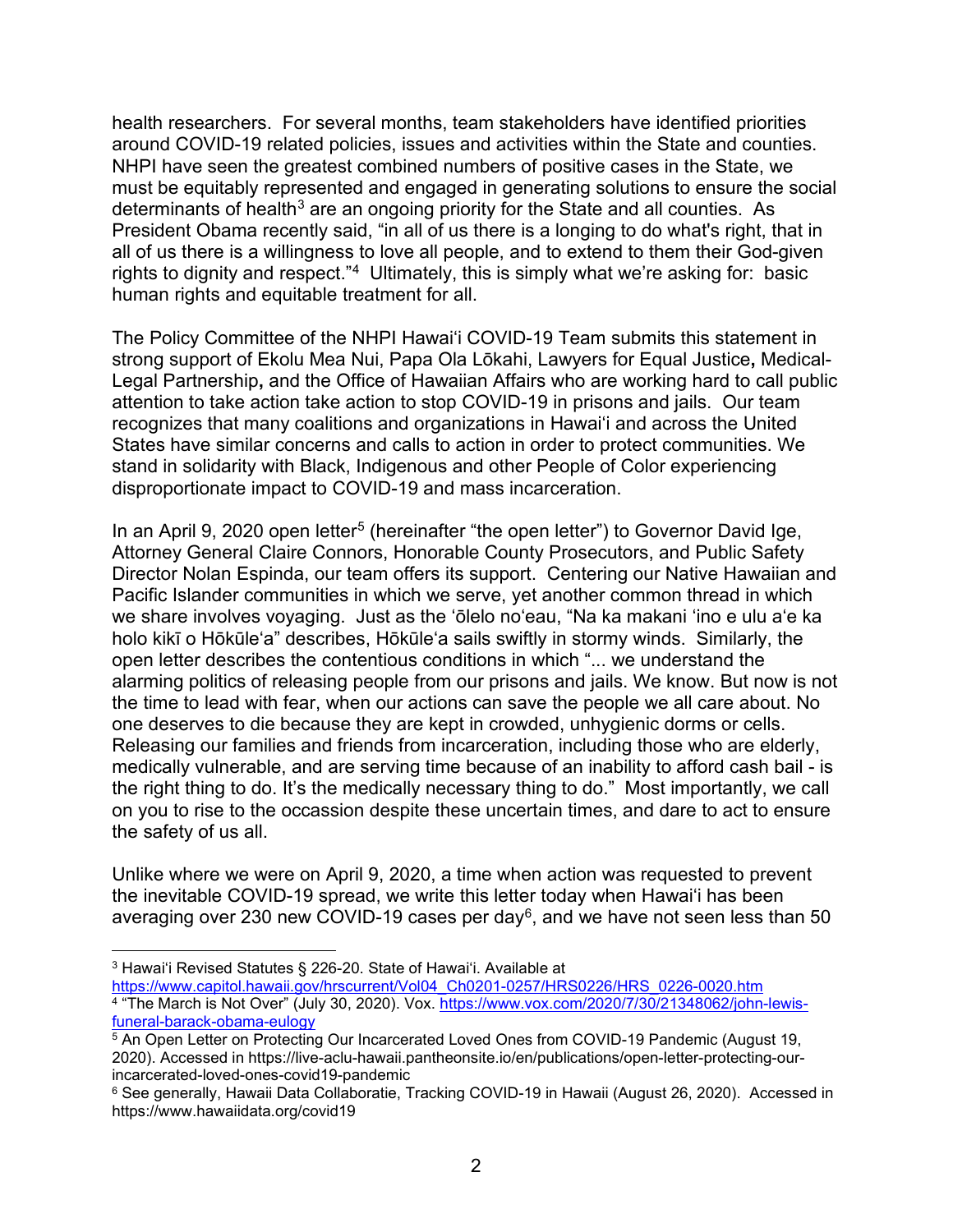new COVID-19 cases since the middle of July 2020.[7](#page-2-0) Additionally, many of our hospitals have reached capacity with growing concern over acquiring needed ventilators for the impending hospitalizations. On top of that, the first COVID-19 positive inmate along with four correction officers was reported on August 7, 2020. $8$  We should also take notice of what has been going on across the continental United States as a preview of what will happen here if immediate action is not taken.<sup>[9](#page-2-2)[10](#page-2-3)</sup>

Specific to our incarcerated population, it is within the powers of Governor Ige, under Hawaiʻi Revised Statutes § 127A, to take the recommended actions as outlined in the open letter. Therefore, the NHPI Hawai'i COVID-19 Team supports the [Campaign for](https://www.aclu.org/issues/smart-justice#:%7E:text=The%20ACLU%20Campaign%20for%20Smart%20Justice%20is%20an,combat%20racial%20disparities%20in%20the%20criminal%20justice%20system.)  [Smart Justice](https://www.aclu.org/issues/smart-justice#:%7E:text=The%20ACLU%20Campaign%20for%20Smart%20Justice%20is%20an,combat%20racial%20disparities%20in%20the%20criminal%20justice%20system.) at the ACLU Hawai'i and other criminal justice advocates to ask that you please consider the following actions immediately, as only a drastic reduction in the population will keep everyone throughout Hawai'i safe:

- Pretrial release: Protect incarcerated people, our communities, and correctional staff by releasing all people who are incarcerated without having been convicted of any crime and are simply there for their inability to afford cash bail.
- Post-conviction release: Release as many people incarcerated post-conviction as possible, including but not limited to: all people over 55; individuals who have uncontrolled diabetes, respiratory conditions and/or are immunocompromised; people who will be released within one year; and all people who are eligible for parole and community supervision/release or who are currently incarcerated for technical parole or probation violations.
- Ensure the commissary continues to operate and access to personal protective equipment for all staff and incarcerated people.
- Free phone calls and medical co-pays during the pandemic.
- Mental health support for incarcerated people and staff.

The NHPI Hawaiʻi COVID-19 Team agrees with criminal justice reform experts. Inequitable policies and practices drive these dramatic disparities. To further support the need for action to stop COVID-19 spread and protect not only our incarcerated, but all of Hawaiʻi, we comment on justice during the pandemic, public health in prisons, and crisis in Hawaiʻi's prisons. Our comments further illustrate the need for your prompt action now to address the current COVID-19 spread in prisons and jails, and also moving forward into COVID-19 recovery.

## **Call to Action: Justice During this COVID-19 Pandemic**

<span id="page-2-0"></span><sup>&</sup>lt;sup>7</sup> See generally, News Releases from Department of Health (August 26, 2020). Accessed in https://health.hawaii.gov/news/covid-19-updates/

<span id="page-2-1"></span><sup>8</sup> "First Hawaii Inmate Tests Positive for COVID-19 Along with 4 Corrections Officers" (August 7, 2020). Civil Beat. https://www.civilbeat.org/2020/08/first-hawaii-inmate-tests-positive-for-covid-19-along-with-3 corrections-officers/

<span id="page-2-2"></span><sup>9 &</sup>quot;A State-by-State Look at Coronavirus in Prisons" (August 21, 2020). The Marshall Project. https://www.themarshallproject.org/2020/05/01/a-state-by-state-look-at-coronavirus-in-prisons

<span id="page-2-3"></span><sup>10</sup> "COVID-19 Model Finds Nearly 100,000 More Deaths Than Current Estimates Due to Failures to Reduce Jails". ACLU. https://www.aclu.org/sites/default/files/field\_document/aclu\_covid19-jailreport\_2020-8\_1.pdf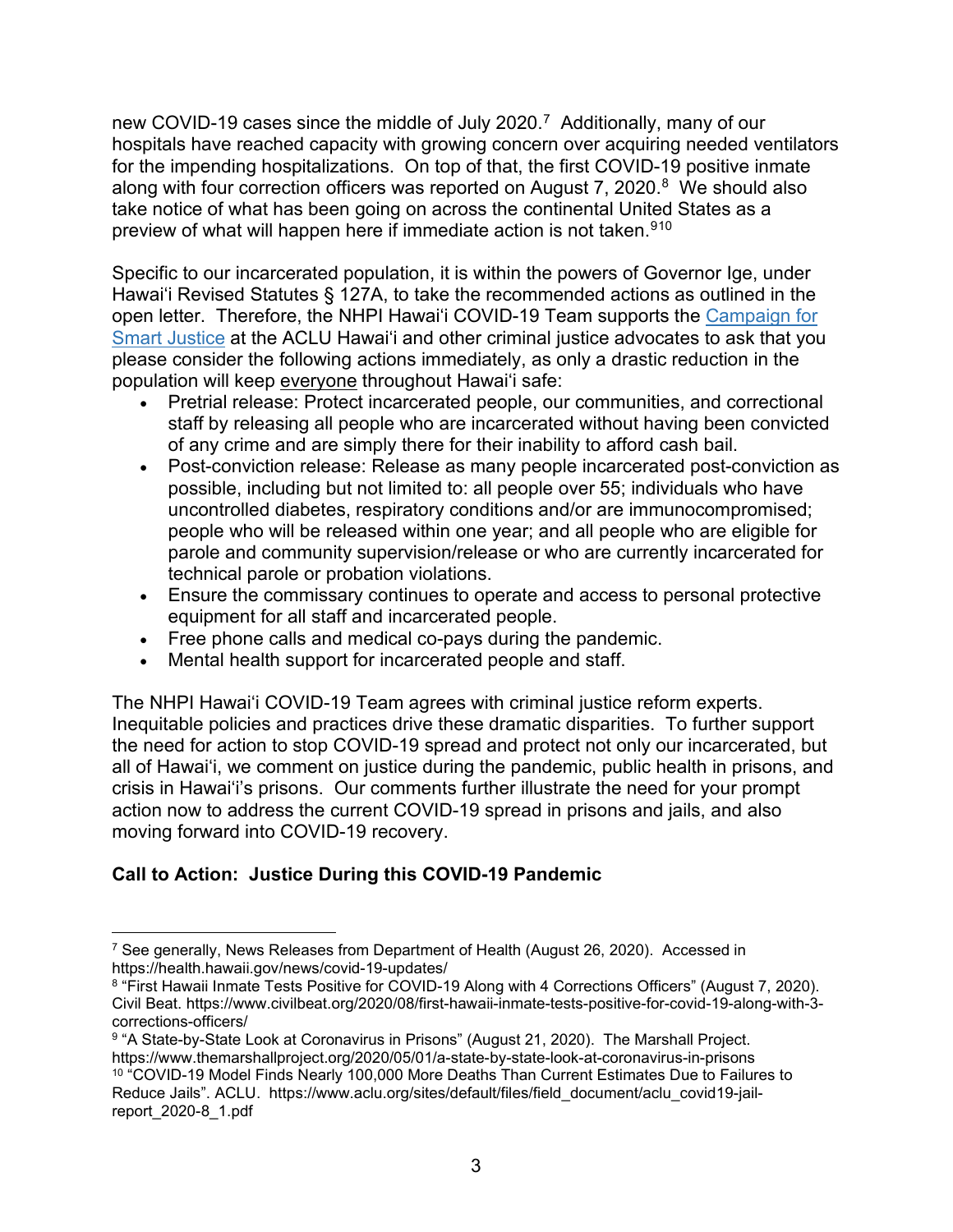Mass incarceration harms communities and the entire nation. High rates of incarceration disrupt social and family networks, reduce potential economic development, and generate distrust toward law enforcement. For the nation as a whole, it consumes large portions of government budgets with local, state, and federal government spending almost \$180 billion each year on corrections, policing, and criminal court systems.<sup>[11](#page-3-0)</sup>

The criminal justice system is one among many social structures being subjected to renewed scrutiny during the COVID-19 pandemic.[12](#page-3-1)

## **Call to Action: Public Health Care in Prisons**

Inmates in correctional facilities have significantly higher rates of disease than the general population, and correctional facilities are often an ill-equipped provider for the medically underserved. This population tends to suffer in greater numbers from infectious disease, mental health problems, and substance use and addiction. Their health can also be affected negatively by factors in their environment, such as violence or overcrowding.<sup>[13](#page-3-2)</sup> Thus, the call to action to provide mental health support in the open letter is an attempt to address this known public health concern.

During a [pandemic,](https://www.npr.org/sections/goatsandsoda/2020/03/11/814474930/coronavirus-covid-19-is-now-officially-a-pandemic-who-says) these figures represent a major public health threat, as best practices [recommended by the Centers for Disease Control](https://www.cdc.gov/coronavirus/2019-ncov/about/prevention.html?CDC_AA_refVal=https%3A%2F%2Fwww.cdc.gov%2Fcoronavirus%2F2019-ncov%2Fabout%2Fprevention-treatment.html) and Hawai'i Department of Health, including self-quarantine, social distancing, no gatherings, are all but impossible to achieve in such transient, often medically ill-equipped settings. Regardless of the glaring risks, attention to the public health risks in jails and prisons related to COVID-19 remains disturbingly minimal.<sup>[14](#page-3-3)</sup> Additionally, the open letter informed you of support lent in providing needed hygenic and sanitation supplies. Just as the general public is informed to heed warnings and guidance provided by the CDC with social and physical distancing, let's support and provide the necessary tools needed to our incarcerated and prison and jail personnel to do the same.

The COVID-19 pandemic presents an urgent public health incentive for reconsidering the logic of punishment and reducing reliance on arrest and incarceration.<sup>[15](#page-3-4)</sup> As the number of people incarcerated increases, more and more families have to deal with having someone from the household in jail or prison. For children, having an incarcerated parent may have negative health and social consequences. Parental

<span id="page-3-0"></span><sup>11</sup> Mass Incarceration Threatens Health Equity in America. (December 1, 2018). Robert Wood Johnson Foundation. Available at [https://www.rwjf.org/en/library/research/2019/01/mass](https://www.rwjf.org/en/library/research/2019/01/mass-incarceration-threatens-health-equity-in-america.html)-incarceration-threatens[health-equity-in-](https://www.rwjf.org/en/library/research/2019/01/mass-incarceration-threatens-health-equity-in-america.html)america.html

<span id="page-3-1"></span><sup>&</sup>lt;sup>12</sup> Incarceration And Its Disseminations: COVID-19 Pandemic Lessons From Chicago's Cook County Jail (June 4, 2020). Health Affairs. Accessed from

<https://www.healthaffairs.org/doi/10.1377/hlthaff.2020.00652>

<span id="page-3-2"></span><sup>13</sup> Incarceration and Health: A Family Medicine Perspective (Position Paper). The American Academy of Family Physicians. Accessed in <https://www.aafp.org/about/policies/all/incarceration.html> <sup>14</sup> *Supra*.

<span id="page-3-4"></span><span id="page-3-3"></span><sup>&</sup>lt;sup>15</sup> COVID-19, incarceration and our public health (March 19, 2020). The Hill. Accessed from https://thehill.com/opinion/criminal-justice/488394[-covid-19-incarceration-and-our-public-health](https://thehill.com/opinion/criminal-justice/488394-covid-19-incarceration-and-our-public-health)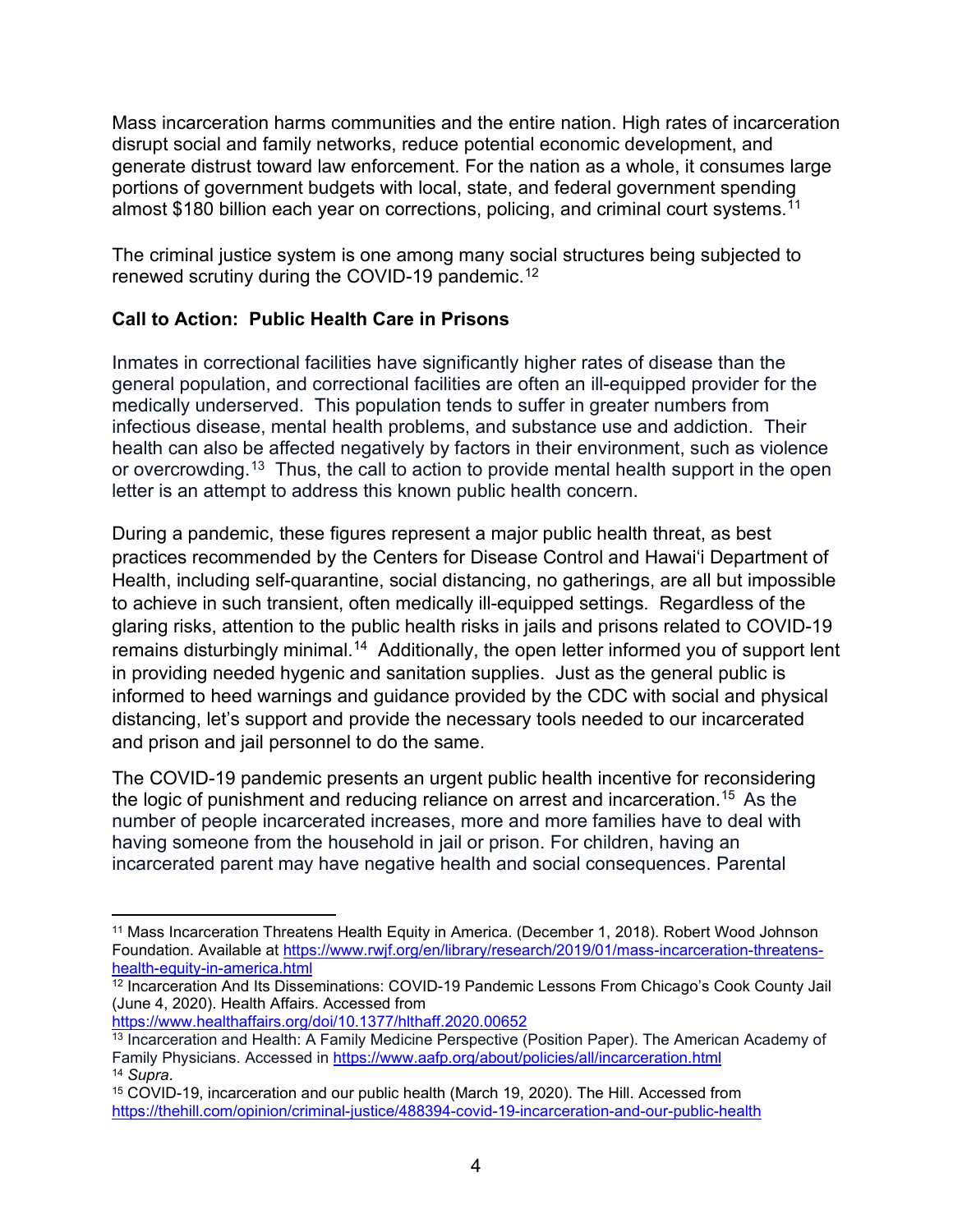incarceration has been associated with increased drug use during late adolescence for males and females in the U.S.

## **Call to Action: Addressing the Crisis in Hawai'i's Prisons**

These foregoing factors alone heighten risks for the spread of COVID-19, but are worsened by living in close, often overcrowded quarters, sharing bathroom facilities, dining areas, and supplies, and being exposed to violence and other stress-inducing circumstances. [16](#page-4-0)

In particular, we call for the following actions to address vulnerabilities that COVID-19 has exacerbated in NHPI communities, such as:

- 1. **Fiscal Transparency.** Fiscal transparency assures that state and local leadership are accountable to the public. Clear, understandable, and accurate information ensures that resources are distributed equitably throughout Hawai'i and reach NHPI communities.
- 2. **Disaggregated Data.** Disaggregation of race/ethnicity data is particularly emphasized for NHPIs, an umbrella term that encompasses dozens of discrete communities in the Pacific which include: Native Hawaiians, Samoans, Tongans, Chamorro, Marshallese, and Chuukese, just to name a few. We recommend data collection on specific Pacific Islander categories to best know how to direct resources and services. These requirements are essential steps to enable an accurate and appropriate response for NHPI communities throughout the pandemic and the social and economic recovery ahead.
- 3. **Community-Based, Culturally Centered Research.** In addition to data disaggregation, subsequent community-based research and evaluation are needed. We propose community-based, culturally centered research to understand, and respond to, the primary and secondary impacts of COVID-19 on NHPI communities. This should include housing, homelessness, eviction and sheltered information.
- 4. **Communications.** Ongoing community-specific communications should be prioritized. Culturally and linguistically tailored communications that can be utilized effectively and appropriately within the NHPI communities. Our members are ready to support local and state leaders with technical assistance and consultation to ensure communication materials are free of bias, offensive and discriminatory language, or racist content, imagery, and dissemination tactics.

<span id="page-4-0"></span>While it is important to respond and take appropriate action in light of the dire circumstances that we are currently experiencing, the NHPI Hawaiʻi COVID-19 Team also recognizes the need to plan for recovery and resiliency. To do this, we suggest incorporating cultural program resourcing to prevent the prison pipeline of our Native Hawaiian and Pacific Islander community members. For further information, please